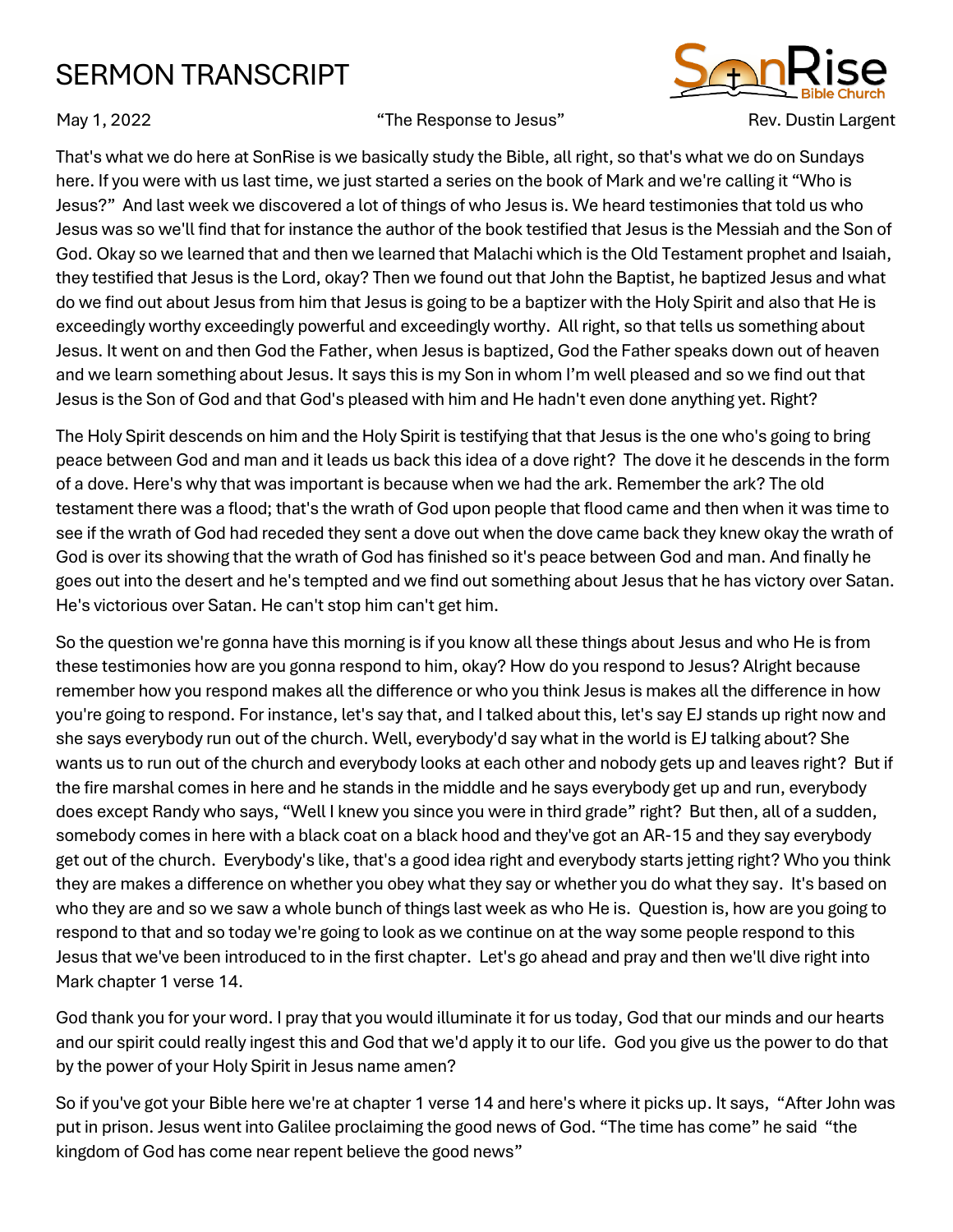Okay, so here we've got John the Baptist all right we talked a little bit about John the Baptist before but he gets put in prison. That doesn't sound like a good thing right? Why is he put in prison he's put in prison? For a couple reasons and it depends on who you talk to. If you read scripture and you look at scripture the reason he's put in prison is because Herod had a girlfriend okay? He was married but he had a girlfriend and you know who he wanted as his girlfriend? He wanted his brother's wife so his sister-in-law. He had the hots on his sister-in-law and so he decided that he wanted to be married to her because he liked her better and so what he did, he divorced his wife and he married a sister-in-law. Well John spoke up about it and said, "hey that ain't cool right that's not good" and Herod didn't like it. Herod's new wife didn't like it and so they disliked her.

Now Josephus says something different. Josephus if you know him he's a historian. Haid this about it I thought this was interesting a great influence the great influence of John had over the people was why Herod didn't like him he didn't like him because he saw all the influence that John was having people, were swarming out to see this weird guy that's wearing camel clothes and eating locusts and you know bizarre stuff. This is a weird guy but he's really popular and so it says the great influence of John had over the people which might persuade John to raise a rebellion for they seemed ready to do anything he should advise and so this is interesting to me because you've got this guy Jesus are this guy John the Baptist who is pointing people to Jesus his whole thing the whole point of John the Baptist is I'm going to point people to Jesus. Don't look at me, look at that guy! Okay, that's his whole point and they're out they're out to get John okay they're out to get John and they and they arrest John and he's put in prison this really foreshadows if they're going after the lesser guy John and they're putting the lesser guy in jail in mark chapter one what's going to happen to the greater guy that he's pointing to? It can't be good. It's foreshadowing that something really bad is on the horizon.

So the first response that we see in this response to all these things we saw about Jesus last week all these things of who he is who's standing here is it is it is it a powerful Jesus or is it Jesus that I can just ignore right because this is this is the thing. We can respond to Jesus in a lot of different ways and people back then did as well and people that are in this room will too. Some of us will say, well I'm going to follow Jesus I'm going to do the best I can to follow him some of us will just reject Jesus. Right? They'll say well I don't. Everybody's going to respond though. Okay nobody encounters Jesus and doesn't respond nobody back then encountered Jesus and didn't respond nobody in this room and encounters Jesus or hears about Jesus and doesn't respond you will follow Jesus or you might reject Jesus you might ignore Jesus you might give Jesus lip service but you're going to respond in some way and the first person to respond we see in this book is John the Baptist and the way he responds is he's willing to be imprisoned he's willing to stand firm and be imprisoned we find.

If you've got a Bible, go to go to Matthew. I like this passage Matthew chapter 11and it's verse 2. It says when Jesus who or when John who was in prison heard about the deeds of the Messiah he sent his disciples to ask him are you the one who is to come or should we expect someone else. See John the Baptist is in prison for Jesus and now he knows there's a good chance he's going to die in there and he just wants to make sure. Listen I'm pretty sure I mean I I've risked a lot here I'm willing to be in prison it's cool but I just need a little bit of assurance. Can you reassure me are you the Messiah. Are you Him. Just tell me point blank right so that I can so that I'm ready to go right and watch what happens watch what happens here it says Jesus replied go back and report to John what you hear and see the blind are receiving sight the lame walk those who have leprosy are cleansed the deaf hear the dead are raised and the good news is proclaimed to the poor blessed is anyone who does not stumble on account of me. And so you see He's ready to go but he's willing that's the response one of the responses that God wants us to have is one that where we're not flipping and flopping we're not we're not going back and forth and we're standing for Jesus firmly willing to do whatever it takes to follow Christ and that's John.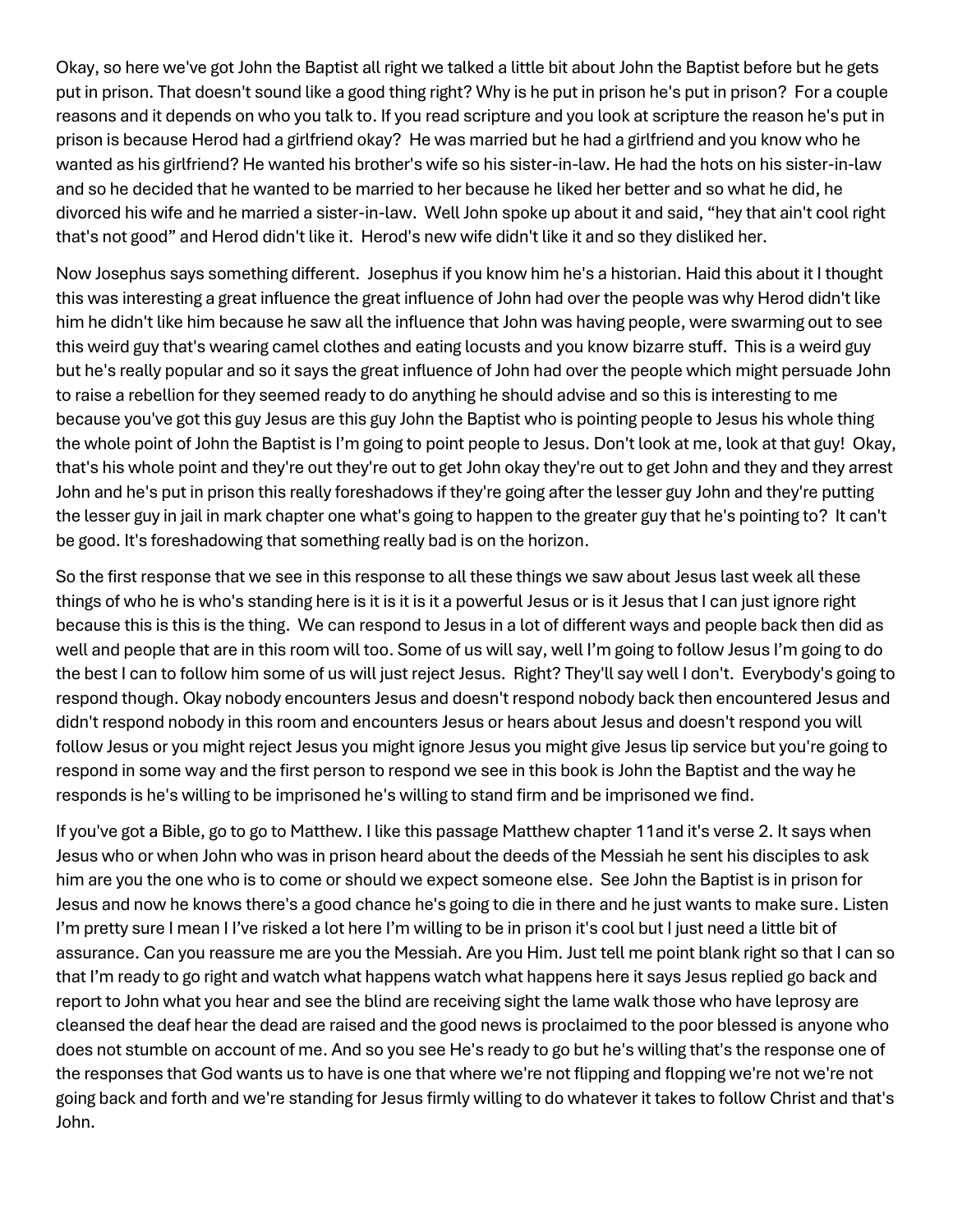It's a great response by John it goes on let's keep going in Mark. Mark chapter one, all right, let's get back in here as Jesus walked beside the Sea of Galilee. Oh you know what let's go back because I get excited about this one verse 15 the time has come he said the kingdom of God has come near repent and believe the good news that's the message he was speaking repent believe the good news.

What does repent mean you know what repent is? I remember in Bible study you were in the Bible study I think we had a discussion about repentance what was repentance and I think the discussion went along the line is do you have to repent to be a Christian or can you just have faith and not repent how does that work right is repentance a part of salvation and I just want to help you understand that repentance is a part of salvation. It's very necessary in salvation because they can't be separated. Let me let me explain this clearly so that we understand what the repentance is. Repentance is basically leaving your sin, so I'm walking in one direction in my life I'm living for myself hey you know what I'm going to live for me and I'm going to get whatever I want. I'm gonna do whatever I want and then all of a sudden I meet Jesus and I'm like all right I'm gonna follow him and I turn and now I'm not living that way I'm turning and I'm going this way.

Here's an example. About four years ago, no three years ago, I moved here from Seattle. Okay I moved here from Seattle to pastor here. When I did that I made a decision that I was going to go to Atkinson. Do I have to tell you that I was leaving Seattle when I tell you that I'm coming to Atkinson? Did I have to tell you that couldn't be in Seattle and in Atkinson. No, in order to come to Atkinson I had to leave Seattle. Does that make sense? That is what repentance is. Repentance is leaving in order to follow Jesus and so I was living a certain life and I was living for myself, and I picked up I packed my bags and I turned around and I said I'm going to Atkinson and you know what I did when I came to Atkinson? I left Seattle behind why because I can't take Seattle with me! The nature of coming to Atkinson was leaving Seattle behind and so I leave Seattle and bye-bye Seattle hello Atkinson. That's how it works. That's repentance.

Is repentance a part of salvation? Yes, because you're leaving living for you and you're turning and living for God. You're following Jesus and you're going to something else you're going to a new kingdom, the kingdom of God right? I hope that makes a little bit of sense, maybe so I don't know we'll keep going.

Verse 16 as Jesus walked beside the Sea of Galilee, I love this. Jesus is out for a walk. You ever go out you like to walk by water? Not on water, I'm talking by water right I can't walk on water nobody I'm good but I like to go out I used to love to go out and look at the ocean and somebody like if you go on the beach you know and get out early in the morning go out there watch the sun come up over the water. I used to go down to Puget Sound and I'd watch and I just go out there's something peaceful about that and Jesus is just out for a walk right? He's out for a walk and while he's out for a walk it says he saw Simon and his brother Andrew casting net into the lake for they were fishermen.

So out while he's out for a walk there's other cats that are out there right and these guys are out there and they're doing stuff with their nets and they're casting nets and there's several people and and he says this he says come follow me Jesus said, and I will send you out to fish for people at once they left their nets and followed him. When he had gone a little farther he saw James son of Zebedee and his brother John in a boat preparing their nets without delay he called them and they left their father Zebedee in a boat with the hired hands and followed him so this is this is kind of interesting.

Watch what happens here, he picks up this encounter is important Jesus could have just kept walking looking at the sunset and just kind of walking on by and if he had walked by and never encountered or never spoke to these people if he'd walked by and never spoke to Simon never spoke to Andrew never said follow me the life of Andrew and Simon would have been completely different. Peter wouldn't have been killed for the faith. Andrew wouldn't have been killed for the faith. None of this would have happened. This chance encounter is an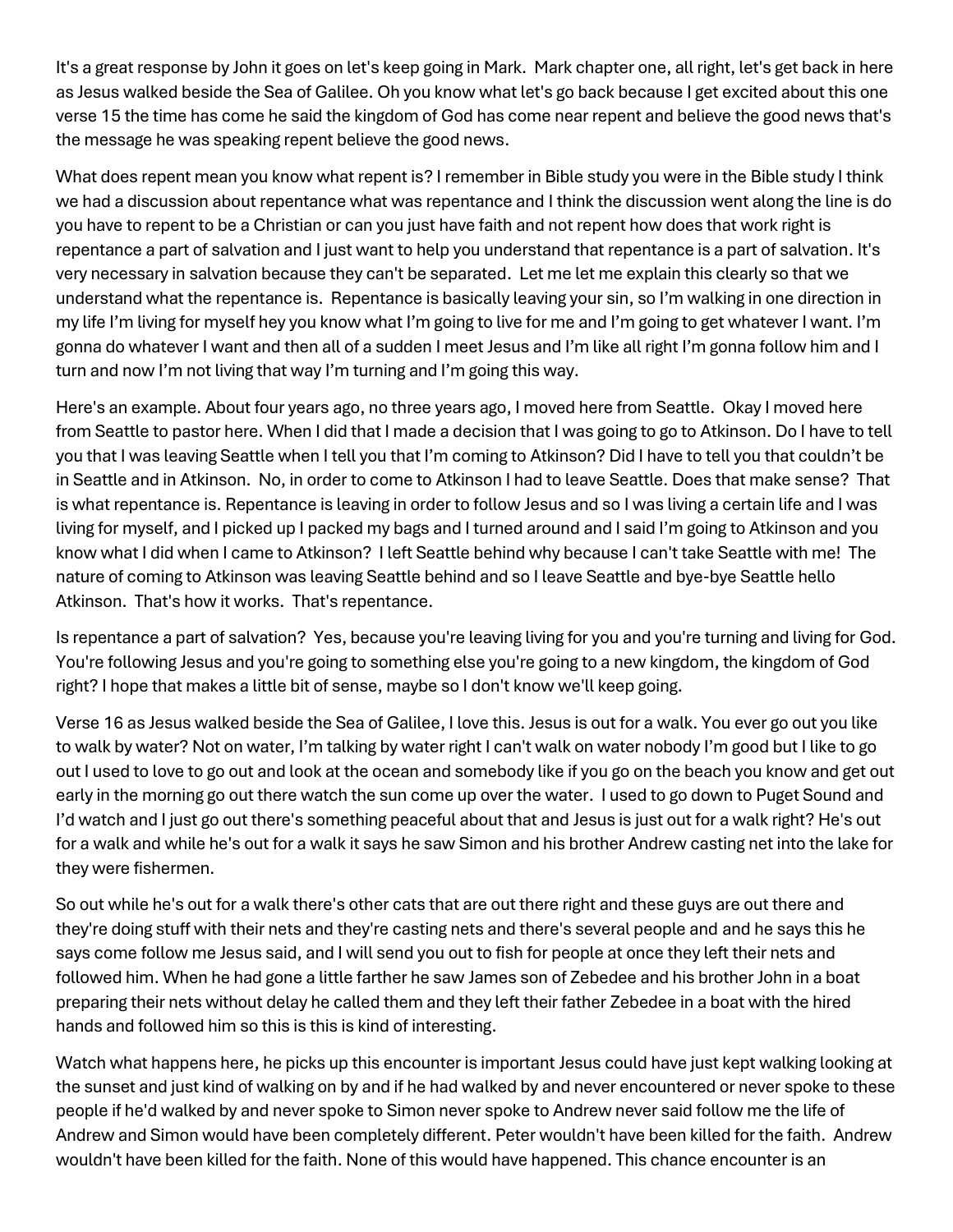important encounter one encounter can change and transform your life. One encounter in my life changed and transformed my life because somebody said you could die tonight and would you be with Jesus. It was a chance encounter if that had never happened my life would have been completely different and we are constantly out making encounters with people.

Why is Jesus saying I will make you fishers of men? Okay, notice that I think this is interesting he says follow me and I will make you fishers of men. He doesn't just say follow me because if you come to say hey follow me you're like well where? Follow me to do what? Just follow me dude. I don't know who you are right? Follow me. Jesus says follow me and I'll make you fishers of men becoming fishers of men is a part of the follow me. He's calling you to follow for a purpose. They know that purpose when they're called. They're being called to fish for people. Why? Because that's what Jesus is doing he's out along the water he's walking and he's fishing for people and he sees a couple of fish on the side in the water playing with their nets and he calls them and he fishes for him and he catches them he says you know what, now I'm gonna take these fish and I'm gonna train you to be fishers of men watch how it says it in the in the scripture here. It says and I will send you out to fish for people I will send you out to fish for people.

Let me go to another passage if you go to Luke chapter 5 Matthew, Mark, Luke 5. there we go let's go to Luke chapter 5. This same encounter is shown in another and here's what we know. Mark is a shorter gospel. It's a shorter gospel and it's more evangelistic it's not written to Jews. It's not written to them, it's written specifically for Romans and for Gentiles. It's written to share the gospel. That's the whole point but if you look at Luke chapter 5 let's look at verse 11 it says this it says um is it verse 11? No verse one, all right it says one day Jesus was standing by the water lake at Gennesaret, Gennesaret area it sounds kind of French doesn't it Gennesaret.

Is it a lake or is it a sea, because it's called the Sea of Galilee it's also called the sea of Tiberias um it's not a sea. The only people that called it the sea were people that lived around there and I don't know if they thought it made it sound good to call it a sea but it wasn't a sea it's a lake it's Lake Gennesaret all right and the people were crowding around him and listening to the word of God he saw on the water's edge two boats left there by the fishermen who were washing their nets. He got into one of the boats the one belonged to Simon and asked him to put out a little for a little from the shore then he sat down and taught the people from the boat so this is the same encounter we're just getting a lot more information it's not just that he walks up and says hey follow me that's an abbreviated version of what happened uh when he had finished speaking he said to Simon put out into deep water and let down the nets for a catch Simon answered master we've worked hard all night and haven't caught anything but because you say so I will let down the nets right respect for Jesus it's not like they've never seen Jesus before there's respect for Jesus when they had done so they caught such a large number of fish that the net began to break so they signaled their partners in the other boat to come and help them and they came and filled both boats so full they began to sink when Simon Peter saw this he fell at Jesus knees and said go away from me lord I am a sinful man. Why? Because they've encountered God and when you encounter God most of us don't say I want to be like God we say I got to get as far away from God as I can because I'm sinful and He's holy and it just there's this major rub it's like a magnet turned backwards and You're it you just can't stand to be in that type of holiness holy presence of God and so he's like get away from me I'm a sinful person you are God right? You are holy and I don't even know what would happen to me at this point he fell on his knees go away from me Lord. I am a sinful man for he and all his companions were astonished at the catch of fish they had taken and so were James and John the sons of Zebedee Simon's partners.

So we just found something out. James and John the sons of Zebedee are business partners are in this deal they're fishing with Simon and Andrew and we find out actually in Mark if you go back to Mark we find out that that it is it is uh John and it's the sons of Zebedee and their dad they have hired people. It's likely that Peter and Simon were hired by John and James's dad and they all leave with hired hands left right they pick up right so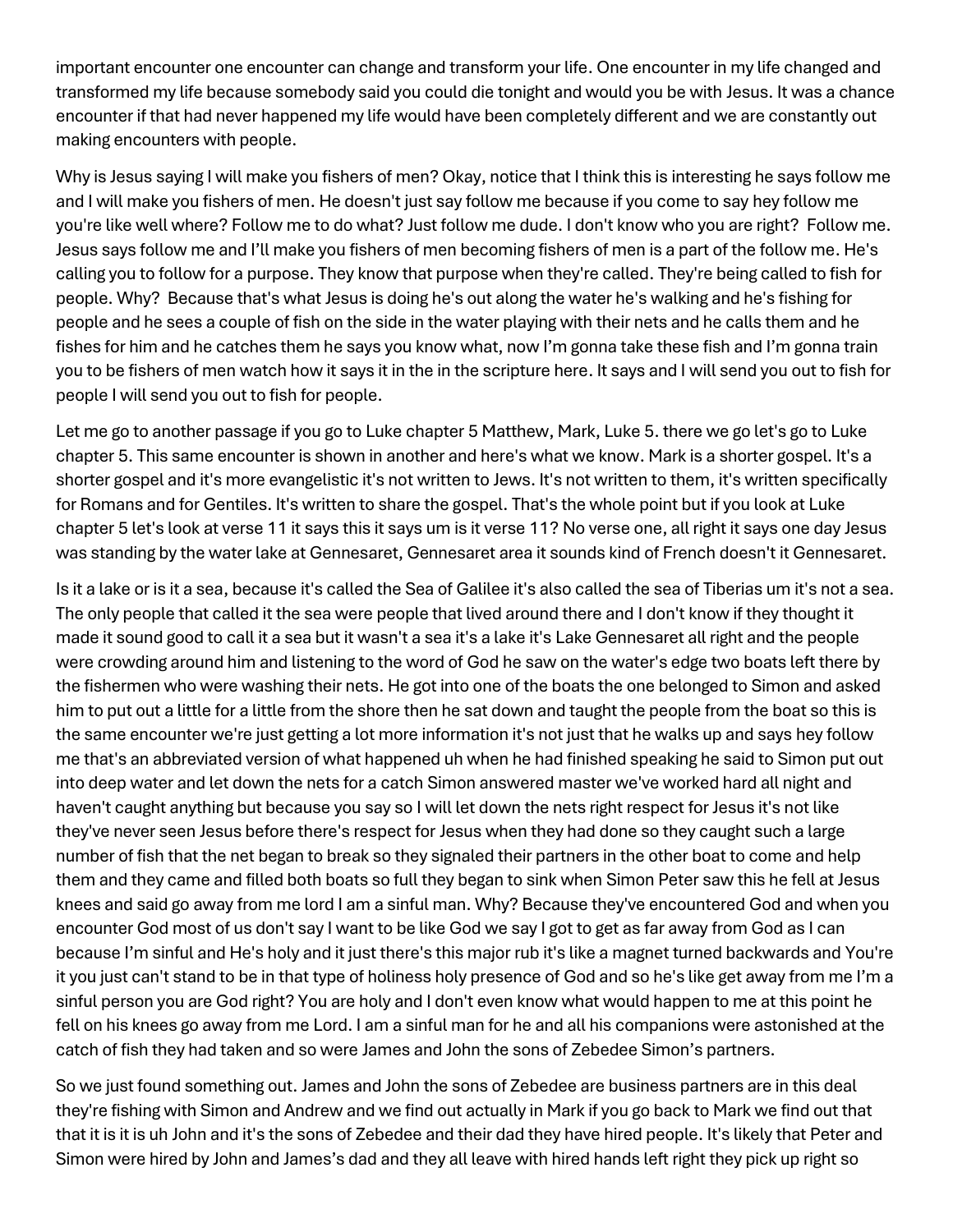there's a business investment and there is a business aspect here too that the sons of Zebedee they their parents they have a fishing conglomeration they have a fishing business right? Most of the people that lived in this area between 70 and 90% were what you would call poor peasant people. In this area fishermen were not that. Fishermen actually tended to be more middle class so you're talking about more middle class people when you've got 70 to 90% of the people that are really poor these are middle class people and the reason they're middle class is because when you and I go to the store and we get staples we get we get hamburger or we get beef we get chicken we get pork. They buy fish! That was their staple they bought fish everything was fish right fish kebabs fish this everything right you're always eating fish all the time you're like man I wish I could get less fish right, but it was all fish it was a staple and so that was a good business and they were doing all right what happens is James and John they pick up just like that and they leave this business behind they leave it all behind and so we see a couple things first of all we see let's go back let's go back to the one before Cooper.

Simon and Andrew their response to Jesus is to follow Him. They pick up and they follow Jesus. What we get from James and John is that they left father and business right, they left father in business. How many of us are at a place where we're willing to pick up and leave your job because God says to. You're willing to pick up and move and go somewhere else because God said so right, you don't even know what all that's going to mean but you're willing to do that because you trust God that much. You trust him that much let's keep going. Family business thing wow you ever seen people in their life maybe met somebody in their life where they're in their 40s or 50s and all of a sudden they go and they cash in their 401k in order to start a business or they cash in their 401k for some cause. You ever met anybody like that. I've met some people like that where it's the middle there all of a sudden they find a business opportunity and somebody sells them on this business opportunity and they've got enough to retire and they're at that point and they say you know what we're cashing it all in because we're putting all of our chips in this basket because we believe in it so much. That's what's happening with James and John that's what's happening with James and John.

Let's finish up here in mark chapter one. Capter one verses 21 to 28 and this is where things get a little bit sticky. Oh my goodness I'm running out of time.

As soon as they left the synagogue oh they went to Capernaum and when the sabbath they went into the synagogue and began to preach. Now some of you are like how does Jesus get to preach? How is it that He's getting to preach like that Jesus didn't have any seminary degree you know so how is he getting to preach on Sunday? What would happen is that there were scribes that would normally lead at synagogues. Actually, the people that led synagogues were not like pastors like we have today people that led synagogues were more like administrators and so they actually functioned a lot like if any of you remember before I was here, there was about a year where you didn't have a pastor and you had one person, Janice who would go out and she would find people that would come and they would preach on Sunday and say they would you preach this Sunday and say yeah all right and so she would organize stuff she was an administrator. She didn't really pastor. Here -- was in ministry calling people in and if they could get a nice young guy in you know that maybe had a little energy they'd say even better right and so all of a sudden this administrator at the synagogue they were always looking for people that they thought would be good teachers and that could do that and that's why Jesus is getting opportunity, because they don't have somebody that's always preaching all the time it's very kind of hodgepodge and so it goes on. Here it says and they went to firm they went to the sabbath Jesus went into the synagogue and began to teach.

The people were amazed at his teaching because he taught them as one who had authority not as the teachers of the law. Okay, so here's what scribes did. This is the way the teaching used to work, okay and why they're talking about him teaching with authority. Scribes would teach based on precedent okay. So now it's really nice to come up with things that are kind of original, you feel like oh well you know I found this on my own and this is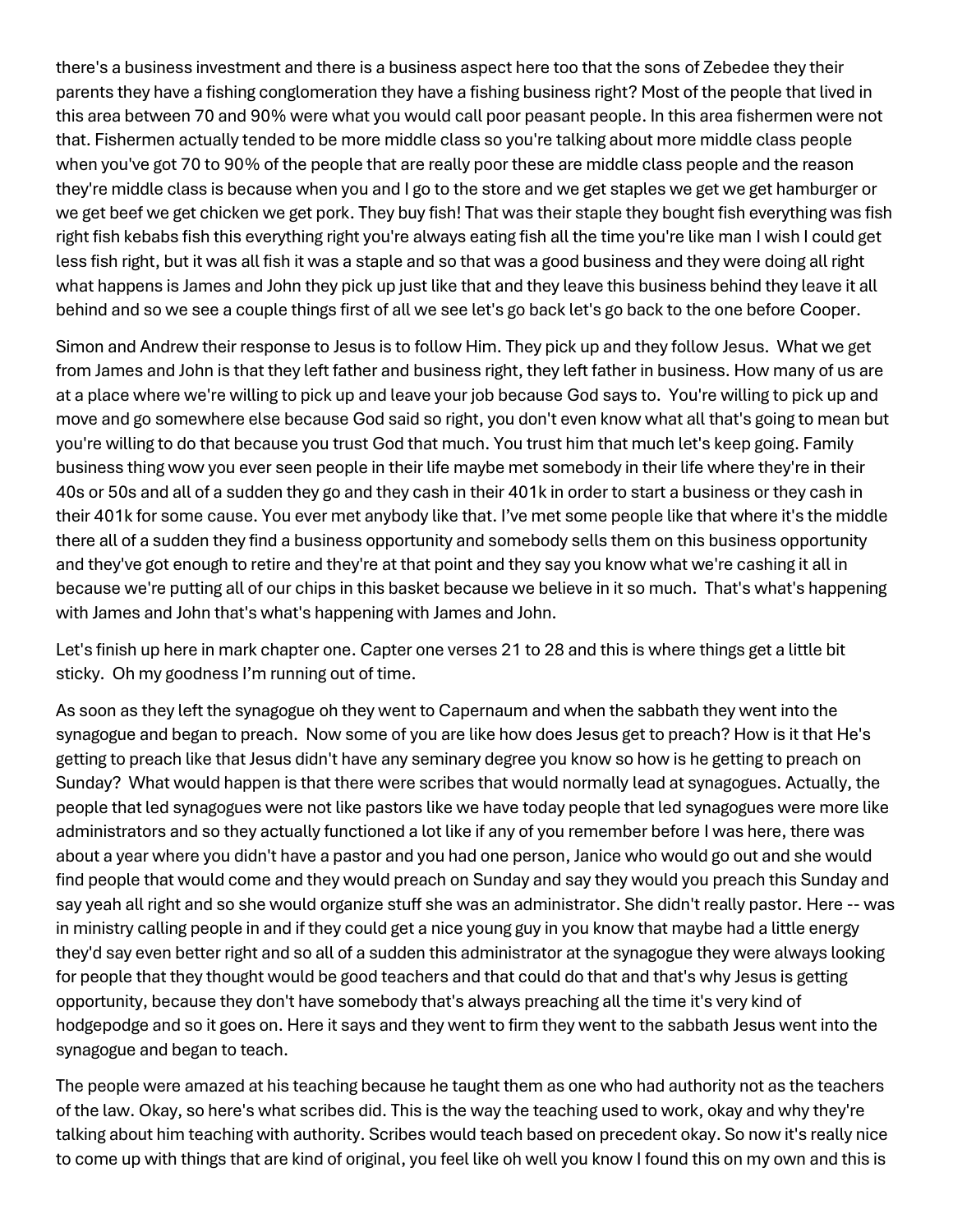the answer your problem. People would come to these scribes and they would make judgments based on the law based on scripture so you'd come and you've got some problem right you'd come to the scribe and they'd say well based on the precedent that this scribe said uh you know 150 years ago, this is what you should do okay or we've got another problem we're interpreting this passage from the Bible. Well this scribe I'm not going to say anything on my own I'm going to follow precedent and I'm going to look back at the people in the olden days people that had written you know 100 years ago or 50 years ago somebody that had stepped out on a limb and I will quote that person and say this so.

It's a lot like our court system today, isn't it? A lot. When they make a decision, they don't make a new judgment, they go well based on precedent so and so versus you know you know fish-head versus flounder back in the 1920s this was the thing and then it said give the wagon to so and so. I mean it was just kind of bizarre right? It's always based on precedent. The judge isn't making anything fresh. The scribe isn't saying anything fresh. He's just quoting what other people did because he doesn't have the ability to do that.

Jesus shows up and He's not quoting nobody. Jesus shows up and he's here he everything he's getting is right from God he's filled with the Holy Spirit he's not using any precedent. He's not talking at all like the scribes and people look at him and they're like, he ain't got no notes. Who is this guy how is he he's not nervous about going out on a limb a little bit, He just comes out and he teaches you and it cuts to our heart and people are like he teaches with authority and so it says right here it says he taught with authority. The people were amazed at his teaching because he taught them as one who had authority not as the teachers of the law.

Just then a man in this synagogue who was possessed by an impure spirit cried out what do you want with us Jesus of Nazareth? Have you come to destroy us. I know who you are the Holy One of God. So this is interesting, they're in church they're in a synagogue and there's a dude in church that's filled with a demon. That's a bad thing okay, demon possession you wouldn't normally expect that on a Sunday right during praise and worship you know you're gonna get done singing kumbaya and all of a sudden some guy's crying out over there he's got a demon in him and first and second of all a person with a demon isn't supposed to be in the synagogue because they are considered unclean and unclean people aren't to be in a synagogue.

All right but somehow this guy sneaks in or he hides in or gets some somehow it gets in there and Jesus encounters this and they're not quiet everybody else knows Jesus what does it say here what do you want with us Jesus of Nazareth that's what everybody calls Jesus, rabbi or Jesus of Nazareth. That's who He's known as. That's who He is earthly his earthly identity is Jesus of Nazareth and these demons are like Jesus of Nazareth, what do you see have you come to destroy us see they know that their destruction is coming demons. Demons will be destroyed by Jesus he knows that he says "I know who you are". They all think you're Jesus of Nazareth. They all think that it's just you are the holy one of God

Be quiet said Jesus that's Hebrew for shut up! I'm just kidding come out of him the impure spirit. Now we're even looking at spiritual things spiritual people responding. How are spiritual demons responding to Jesus, he says come out of him the impure spirit shook the man violently and came out of him with a shriek and so if we throw up on the screen we can see this one uh we see that um unclean spirits obey him the unclean spirit obeys him that's a really timely miracle. It's a timely miracle because um what we find is that his speaking he's speaking with authority and his speaking with authority gives rise to his being able to show authority over the spiritual realm and yet when He does these miracles, it lends more authority to the things that he says. The things that he says.

Let's finish it up right here, the people were all so amazed that they asked each other what is this a new teaching and with authority he even gives orders to impure spirits and they obey him news about him spread quickly over the whole region of Galilee.